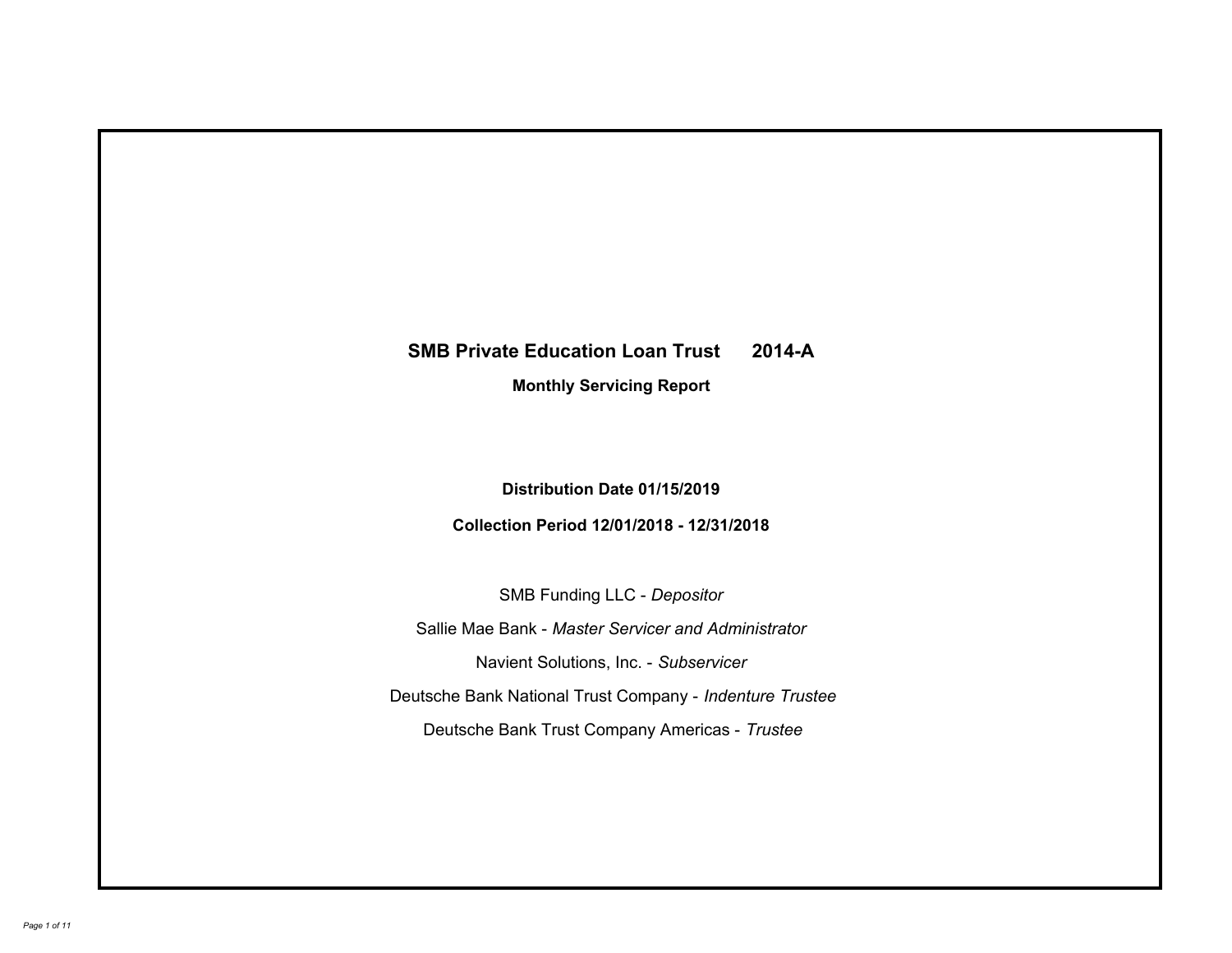|  |  |  | <b>Deal Parameters</b> |  |
|--|--|--|------------------------|--|
|--|--|--|------------------------|--|

| A | <b>Student Loan Portfolio Characteristics</b>   |                   | 08/07/2014       | 11/30/2018       | 12/31/2018       |
|---|-------------------------------------------------|-------------------|------------------|------------------|------------------|
|   | <b>Principal Balance</b>                        |                   | \$361,523,983.59 | \$212,012,732.78 | \$209,171,352.03 |
|   | Interest to be Capitalized Balance              |                   | 17,313,307.43    | 5, 184, 332. 13  | 4,869,545.81     |
|   | Pool Balance                                    |                   | \$378,837,291.02 | \$217,197,064.91 | \$214,040,897.84 |
|   | Weighted Average Coupon (WAC)                   |                   | 7.81%            | 9.15%            | 9.40%            |
|   | Weighted Average Remaining Term                 |                   | 138.29           | 156.02           | 156.22           |
|   | Number of Loans                                 |                   | 33,555           | 19,608           | 19,309           |
|   | Number of Borrowers                             |                   | 26,651           | 15,537           | 15,296           |
|   | Pool Factor                                     |                   |                  | 0.573325462      | 0.564994268      |
|   | Since Issued Total Constant Prepayment Rate (1) |                   |                  | 7.78%            | 7.75%            |
| B | <b>Debt Securities</b>                          | <b>Cusip/Isin</b> | 12/17/2018       |                  | 01/15/2019       |
|   | A2A                                             | 784456AB1         | \$32,256,860.43  |                  | \$31,161,441.30  |
|   | A2B                                             | 784456AC9         | \$32,256,860.43  |                  | \$31,161,441.30  |
|   | A <sub>3</sub>                                  | 784456AD7         | \$50,000,000.00  |                  | \$50,000,000.00  |
|   | В                                               | 784456AE5         | \$36,000,000.00  |                  | \$36,000,000.00  |
|   | C                                               | 784456AF2         | \$42,000,000.00  |                  | \$42,000,000.00  |
|   |                                                 |                   |                  |                  |                  |
| C | <b>Certificates</b>                             | <b>Cusip/Isin</b> | 12/17/2018       |                  | 01/15/2019       |
|   | <b>Excess Distribution</b>                      | 784456105         | \$100,000.00     |                  | \$100,000.00     |
|   |                                                 |                   |                  |                  |                  |
| D | <b>Account Balances</b>                         |                   | 12/17/2018       |                  | 01/15/2019       |
|   | Reserve Account Balance                         |                   | \$958,735.00     |                  | \$958,735.00     |
| E | <b>Asset / Liability</b>                        |                   | 12/17/2018       |                  | 01/15/2019       |
|   | Overcollateralization Percentage *              |                   | 30.70%           |                  | 30.70%           |
|   | Specified Overcollateralization Amount *        |                   | \$65,159,119.47  |                  | \$64,212,269.35  |
|   | Actual Overcollateralization Amount *           |                   | \$66,683,344.05  |                  | \$65,718,015.24  |

\* Based on the Rated debt securities (Class A and Class B Bonds)

(1) Since Issued Total CPR calculations found in monthly servicing reports issued on or prior to September 15, 2015 originally included loans that were removed from the pool by the sponsor because they became ineligible for the pool between the cut-off date and settlement date. On October 5, 2015, Since Issued Total CPR calculations were revised to exclude these loans and all prior monthly servicing reports were restated. For additional information, see 'Since Issued CPR Methodology' found on page 11 of this report.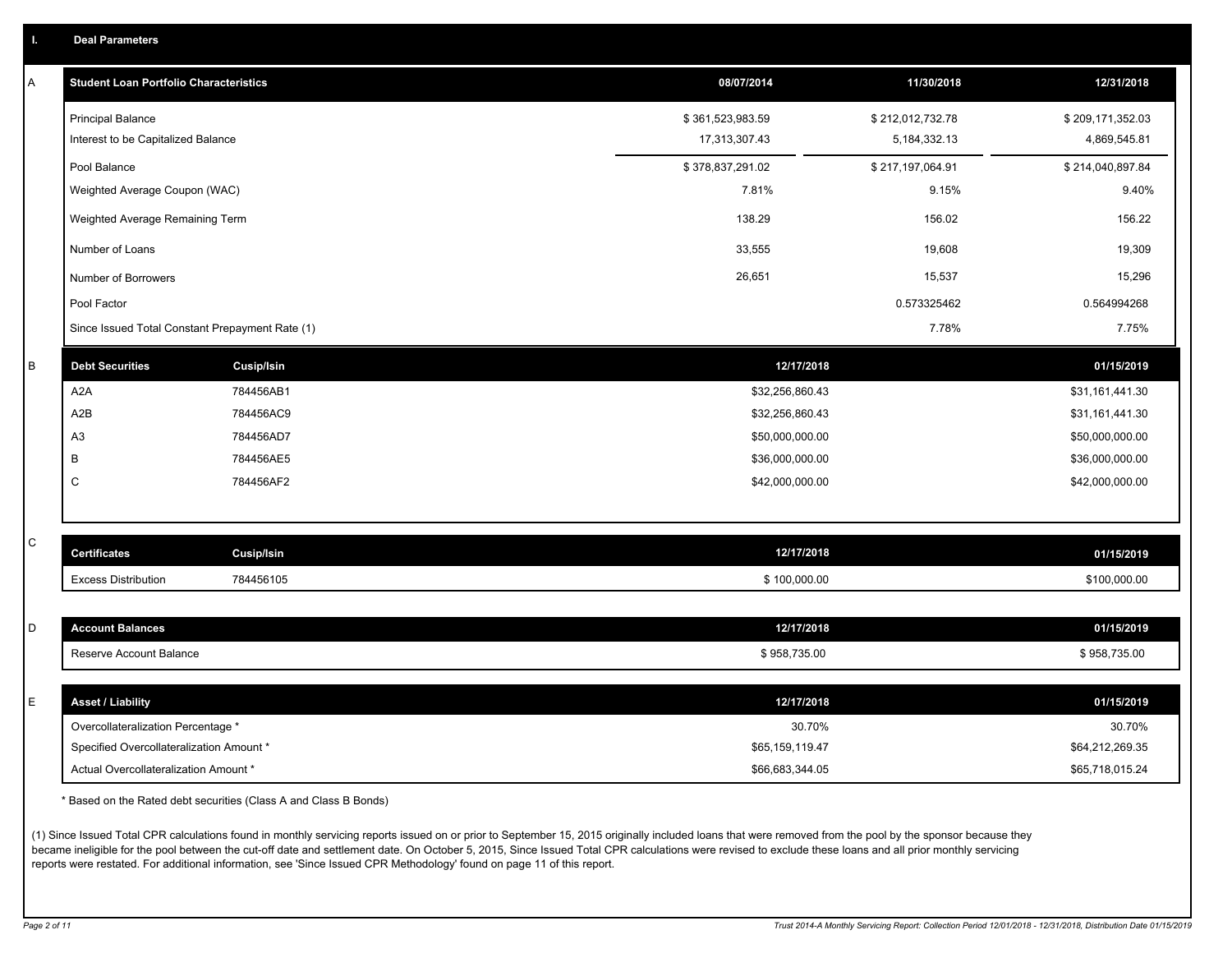### **II. 2014-A Trust Activity 12/01/2018 through 12/31/2018**

| Α            | <b>Student Loan Principal Receipts</b>                           |                |
|--------------|------------------------------------------------------------------|----------------|
|              | <b>Borrower Principal</b>                                        | 3,279,471.30   |
|              | <b>Consolidation Activity Principal</b>                          | 0.00           |
|              | Seller Principal Reimbursement                                   | 0.00           |
|              | Servicer Principal Reimbursement                                 | 0.00           |
|              | Delinquent Principal Purchases by Servicer                       | 0.00           |
|              | <b>Other Principal Deposits</b>                                  | 0.00           |
|              | <b>Total Principal Receipts</b>                                  | \$3,279,471.30 |
| B            | <b>Student Loan Interest Receipts</b>                            |                |
|              | <b>Borrower Interest</b>                                         | 1,160,802.82   |
|              | <b>Consolidation Activity Interest</b>                           | 0.00           |
|              | Seller Interest Reimbursement                                    | 0.00           |
|              | Servicer Interest Reimbursement                                  | (4,968.27)     |
|              | Delinquent Interest Purchases by Servicer                        | 0.00           |
|              | Other Interest Deposits                                          | 11,116.82      |
|              | <b>Total Interest Receipts</b>                                   | \$1,166,951.37 |
| С            | <b>Recoveries on Realized Losses</b>                             | \$7,348.49     |
| D            | <b>Investment Income</b>                                         | \$9,783.72     |
| Е            | <b>Funds Borrowed from Next Collection Period</b>                | \$0.00         |
| F            | <b>Funds Repaid from Prior Collection Period</b>                 | \$0.00         |
| G            | Loan Sale or Purchase Proceeds                                   | \$0.00         |
| H            | Initial Deposits to Collection Account                           | \$0.00         |
|              | <b>Excess Transferred from Other Accounts</b>                    | \$0.00         |
| J            | <b>Borrower Benefit Reimbursements</b>                           | \$0.00         |
| Κ            | <b>Gross Swap Receipt</b>                                        | \$0.00         |
| L            | <b>Other Deposits</b>                                            | \$0.00         |
| М            | <b>Other Fees Collected</b>                                      | \$0.00         |
| $\mathsf{N}$ | <b>AVAILABLE FUNDS</b>                                           | \$4,463,554.88 |
| O            | Non-Cash Principal Activity During Collection Period             | \$438,090.55   |
| P            | Aggregate Purchased Amounts by the Depositor, Servicer or Seller | \$0.00         |
| Q            | Aggregate Loan Substitutions                                     | \$0.00         |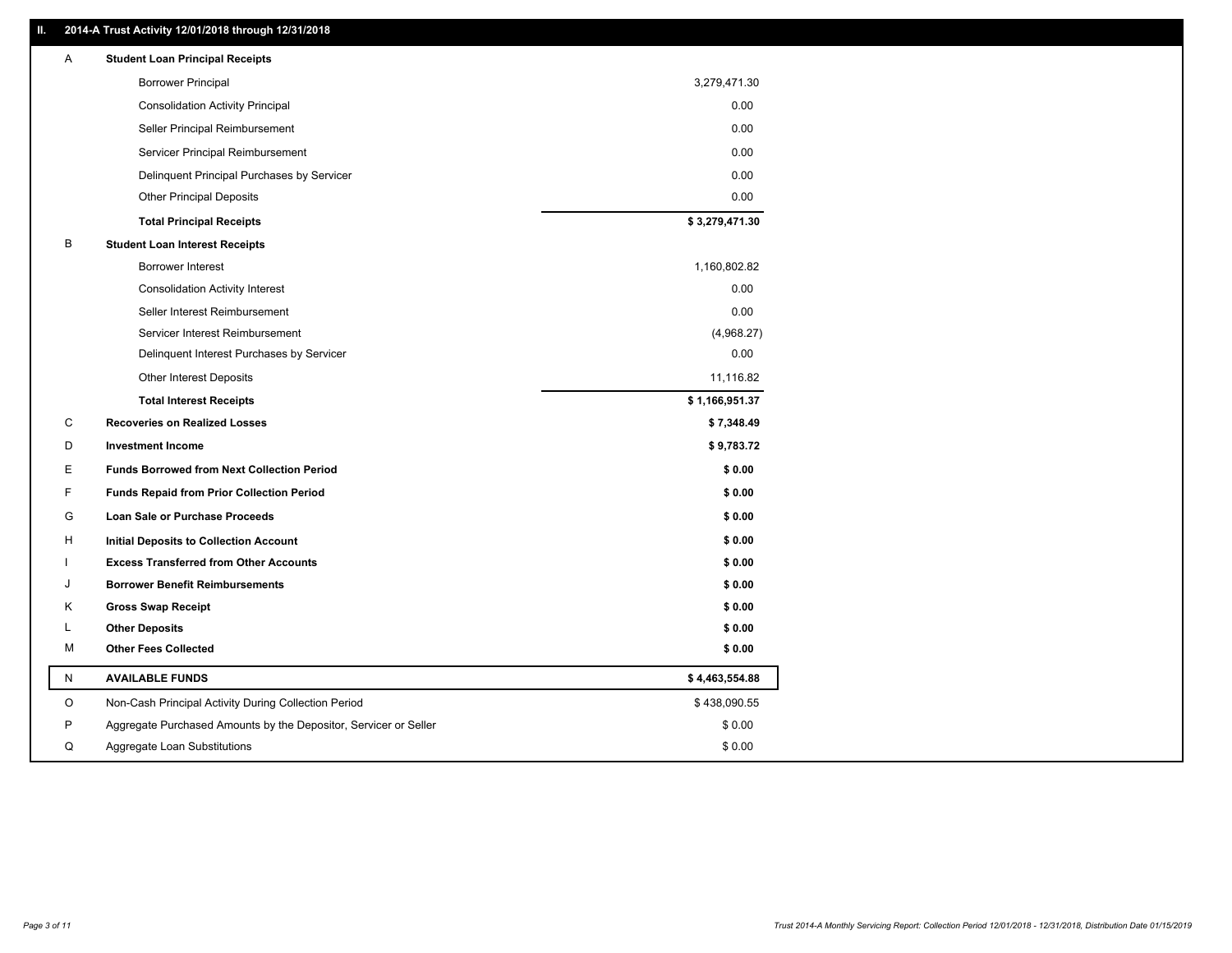|                   |                         |                   |         | 12/31/2018       |                |                          |         | 11/30/2018           |                |
|-------------------|-------------------------|-------------------|---------|------------------|----------------|--------------------------|---------|----------------------|----------------|
|                   |                         | Wtd Avg<br>Coupon | # Loans | Principal        | % of Principal | <b>Wtd Avg</b><br>Coupon | # Loans | Principal            | % of Principal |
| INTERIM:          | IN SCHOOL               | 10.52%            | 329     | \$4,272,374.10   | 1.996%         | 10.32%                   | 352     | \$4,659,531.15       | 2.145%         |
|                   | <b>GRACE</b>            | 10.30%            | 93      | \$1,452,755.44   | 0.679%         | 10.27%                   | 136     | \$2,142,431.48       | 0.986%         |
|                   | <b>DEFERMENT</b>        | 10.45%            | 1,075   | \$14,024,768.56  | 6.552%         | 10.26%                   | 1,146   | \$14,860,673.27      | 6.842%         |
| <b>REPAYMENT:</b> | <b>CURRENT</b>          | 9.19%             | 16,506  | \$176,057,763.55 | 82.254%        | 8.92%                    | 16,704  | \$178,045,975.31     | 81.974%        |
|                   | 31-60 DAYS DELINQUENT   | 10.41%            | 314     | \$4,271,358.71   | 1.996%         | 9.86%                    | 282     | \$3,959,729.05       | 1.823%         |
|                   | 61-90 DAYS DELINQUENT   | 9.93%             | 174     | \$2,676,612.15   | 1.251%         | 9.92%                    | 201     | \$3,082,481.72       | 1.419%         |
|                   | 91-120 DAYS DELINQUENT  | 10.78%            | 134     | \$2,160,627.38   | 1.009%         | 10.32%                   | 129     | \$1,741,328.11       | 0.802%         |
|                   | 121-150 DAYS DELINQUENT | 10.92%            | 94      | \$1,052,408.99   | 0.492%         | 10.65%                   |         | 85<br>\$1,125,238.51 | 0.518%         |
|                   | 151-180 DAYS DELINQUENT | 10.89%            | 71      | \$937,899.46     | 0.438%         | 10.78%                   |         | 62<br>\$819,423.13   | 0.377%         |
|                   | > 180 DAYS DELINQUENT   | 10.99%            | 51      | \$642,248.01     | 0.300%         | 11.04%                   |         | 55<br>\$764,051.49   | 0.352%         |
|                   | <b>FORBEARANCE</b>      | 9.92%             | 468     | \$6,492,081.49   | 3.033%         | 9.97%                    | 456     | \$5,996,201.69       | 2.761%         |
| <b>TOTAL</b>      |                         |                   | 19,309  | \$214,040,897.84 | 100.00%        |                          | 19,608  | \$217,197,064.91     | 100.00%        |
|                   |                         |                   |         |                  |                |                          |         |                      |                |

Percentages may not total 100% due to rounding \*

\*\* Smart Option Interest Only loans and \$25 Fixed Payment loans classified as in repayment whether student borrowers are in school, in grace, in deferment or required to make full principal and interest payments on their l

\*\*\* To conform with company standard reporting these sections now include Princial and Interest Accrued to Capitalize.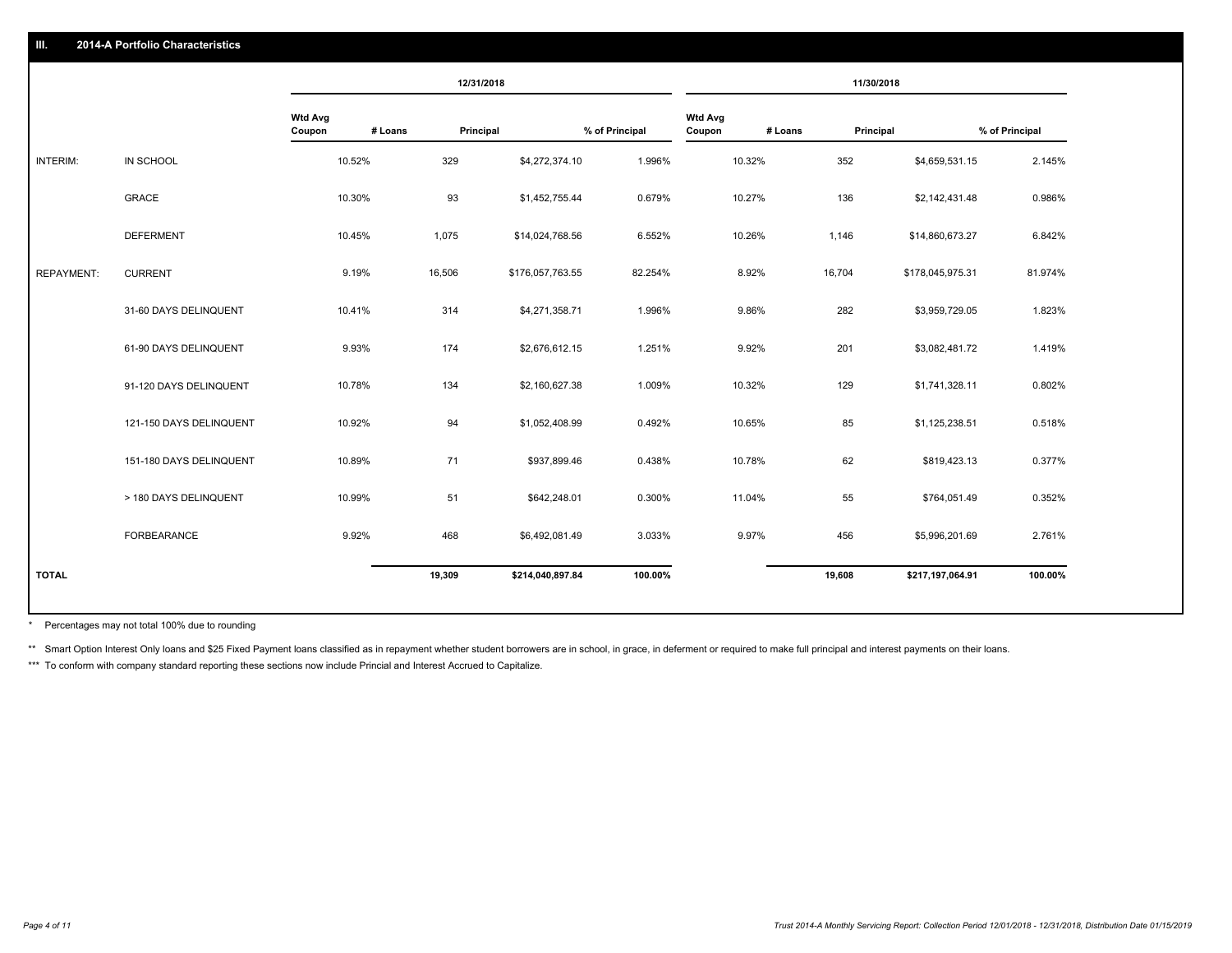|                                                         | 12/31/2018       | 11/30/2018       |
|---------------------------------------------------------|------------------|------------------|
| Pool Balance                                            | \$214,040,897.84 | \$217,197,064.91 |
| Total # Loans                                           | 19,309           | 19,608           |
| Total # Borrowers                                       | 15,296           | 15,537           |
| Weighted Average Coupon                                 | 9.40%            | 9.15%            |
| Weighted Average Remaining Term                         | 156.22           | 156.02           |
| Percent of Pool - Cosigned                              | 93.7%            | 93.6%            |
| Percent of Pool - Non Cosigned                          | 6.3%             | 6.4%             |
| Borrower Interest Accrued for Period                    | \$1,646,225.67   | \$1,599,077.98   |
| <b>Outstanding Borrower Interest Accrued</b>            | \$6,522,422.56   | \$6,768,731.93   |
| Gross Principal Realized Loss - Periodic *              | \$264,002.94     | \$371,175.98     |
| Gross Principal Realized Loss - Cumulative *            | \$11,938,939.15  | \$11,674,936.21  |
| Delinguent Principal Purchased by Servicer - Periodic   | \$0.00           | \$0.00           |
| Delinguent Principal Purchased by Servicer - Cumulative | \$0.00           | \$0.00           |
| Recoveries on Realized Losses - Periodic                | \$7,348.49       | \$39,281.40      |
| Recoveries on Realized Losses - Cumulative              | \$844,743.60     | \$837,395.11     |
| Net Losses - Periodic                                   | \$256,654.45     | \$331,894.58     |
| Net Losses - Cumulative                                 | \$11,094,195.55  | \$10,837,541.10  |
| <b>Cumulative Gross Defaults</b>                        | \$11,938,939.15  | \$11,674,936.21  |
| Change in Gross Defaults                                | \$264,002.94     | \$371,175.98     |
| Non-Cash Principal Activity - Capitalized Interest      | \$702,122.12     | \$1,109,571.67   |
| Since Issued Total Constant Prepayment Rate (CPR) (1)   | 7.75%            | 7.78%            |
| <b>Loan Substitutions</b>                               | \$0.00           | \$0.00           |
| <b>Cumulative Loan Substitutions</b>                    | \$0.00           | \$0.00           |
| <b>Unpaid Master Servicing Fees</b>                     | \$0.00           | \$0.00           |
| <b>Unpaid Sub-Servicing Fees</b>                        | \$0.00           | \$0.00           |
| <b>Unpaid Administration Fees</b>                       | \$0.00           | \$0.00           |
| Unpaid Carryover Master Servicing Fees                  | \$0.00           | \$0.00           |
| Unpaid Carryover Sub-Servicing Fees                     | \$0.00           | \$0.00           |
| Note Interest Shortfall                                 | \$0.00           | \$0.00           |

\* In accordance with the Sub-Servicer's current policies and procedures, after September 1, 2017 loans subject to bankruptcy claims generally will not be reported as a charged-off unless and until they are delinquent for 2

(1) Since Issued Total CPR calculations found in monthly servicing reports issued on or prior to September 15, 2015 originally included loans that were removed from the pool by the sponsor because they became ineligible fo between the cut-off date and settlement date. On October 5, 2015, Since Issued Total CPR calculations were revised to exclude these loans and all prior monthly servicing reports were restated. For additional information, s CPR Methodology' found on page 11 of this report.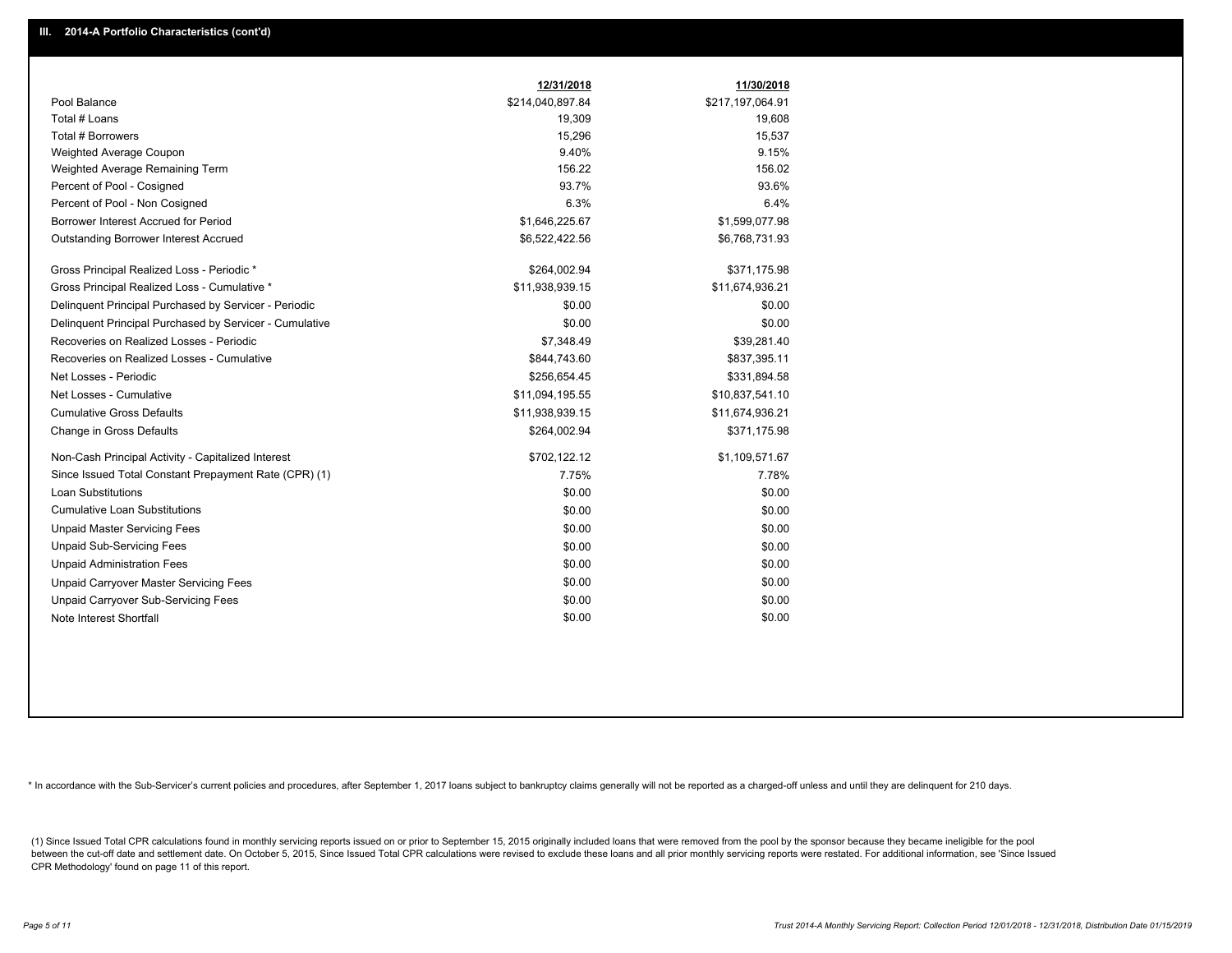## **IV. 2014-A Portfolio Statistics by Loan Program**

|                                                        | Weighted<br><b>Average Coupon</b> | # LOANS | <b>\$ AMOUNT</b> | $%$ *    |
|--------------------------------------------------------|-----------------------------------|---------|------------------|----------|
| - Smart Option Deferred Loans                          | 9.70%                             | 9,322   | \$104,037,510.15 | 48.606%  |
| - Smart Option Fixed Pay Loans                         | 9.43%                             | 5,589   | \$75,141,440.94  | 35.106%  |
| - Smart Option Interest-Only Loans                     | 8.46%                             | 4,398   | \$34,861,946.75  | 16.288%  |
| - Other Loan Programs                                  | 0.00%                             | 0.00    | \$0.00           | 0.000%   |
| <b>Total</b>                                           | 9.40%                             | 19,309  | \$214,040,897.84 | 100.000% |
| Prime Indexed Loans -- Monthly Reset Adjustable        |                                   |         | \$0.00           |          |
| Prime Indexed Loans -- Monthly Reset Non-Adjustable    |                                   |         | \$0.00           |          |
| Prime Indexed Loans -- Quarterly Reset Adjustable      |                                   |         | \$0.00           |          |
| Prime Indexed Loans -- Quarterly Reset Non-Adjustable  |                                   |         | \$0.00           |          |
| Prime Indexed Loans -- Annual Reset                    |                                   |         | \$0.00           |          |
| <b>T-Bill Indexed Loans</b>                            |                                   |         | \$0.00           |          |
| <b>Fixed Rate Loans</b>                                |                                   |         | \$28,690,173.39  |          |
| <b>LIBOR Indexed Loans</b>                             |                                   |         | \$185,350,724.45 |          |
|                                                        |                                   |         |                  |          |
| * Note: Percentages may not total 100% due to rounding |                                   |         |                  |          |

To conform with company standard reporting these sections now include Princial and Interest Accrued to Capitalize.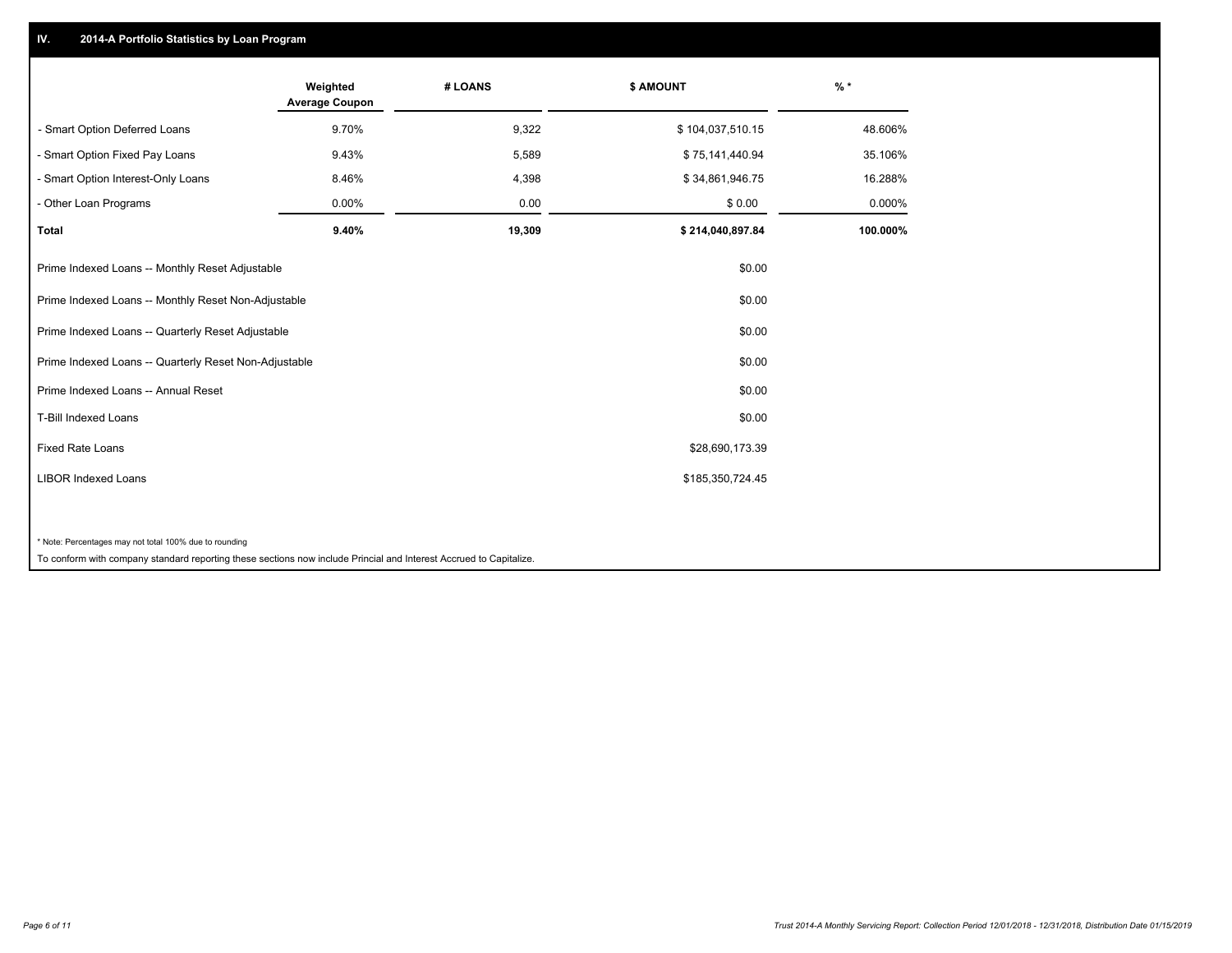| v. | 2014-A Reserve Account and Principal Distribution Calculations                                                                                                                                     |                  |  |
|----|----------------------------------------------------------------------------------------------------------------------------------------------------------------------------------------------------|------------------|--|
| Α. | <b>Reserve Account</b>                                                                                                                                                                             |                  |  |
|    | Specified Reserve Account Balance                                                                                                                                                                  | \$958,735.00     |  |
|    | Actual Reserve Account Balance                                                                                                                                                                     | \$958,735.00     |  |
| В. | <b>Principal Distribution Amount</b>                                                                                                                                                               |                  |  |
|    | Class A Notes Outstanding<br>j.                                                                                                                                                                    | \$114,513,720.86 |  |
|    | Pool Balance<br>ii.                                                                                                                                                                                | \$214,040,897.84 |  |
|    | First Priority Principal Distribution Amount (i - ii)<br>iii.                                                                                                                                      | \$0.00           |  |
|    |                                                                                                                                                                                                    |                  |  |
|    | Class A and B Notes Outstanding<br>iv.                                                                                                                                                             | \$150,513,720.86 |  |
|    | First Priority Principal Distribution Amount<br>V.                                                                                                                                                 | \$0.00           |  |
|    | Pool Balance<br>vi.                                                                                                                                                                                | \$214,040,897.84 |  |
|    | Specified Overcollateralization Amount<br>vii.                                                                                                                                                     | \$64,212,269.35  |  |
|    | viii. Regular Principal Distribution Amount (iv - v) - (vi - vii)                                                                                                                                  | \$685,092.37     |  |
|    |                                                                                                                                                                                                    |                  |  |
|    | Notes Outstanding<br>ix.                                                                                                                                                                           | \$192,513,720.86 |  |
|    | First Priority Principal Distribution Amount<br>х.                                                                                                                                                 | \$0.00           |  |
|    | Regular Principal Distribution Amount<br>xi.                                                                                                                                                       | \$685,092.37     |  |
|    | Available Funds (after payment of waterfall items A through J) *<br>xii.                                                                                                                           | \$3,011,491.78   |  |
|    | xiii. Additional Principal Distribution Amount (min(ix - x - xi, xiii))                                                                                                                            | \$1,505,745.89   |  |
|    | * Represents 50% of value if the principal balance of the notes is greater than 10% of initial principal balance of the notes or the Class A and Class B note are reduced to 0, otherwise the full |                  |  |

value is shown.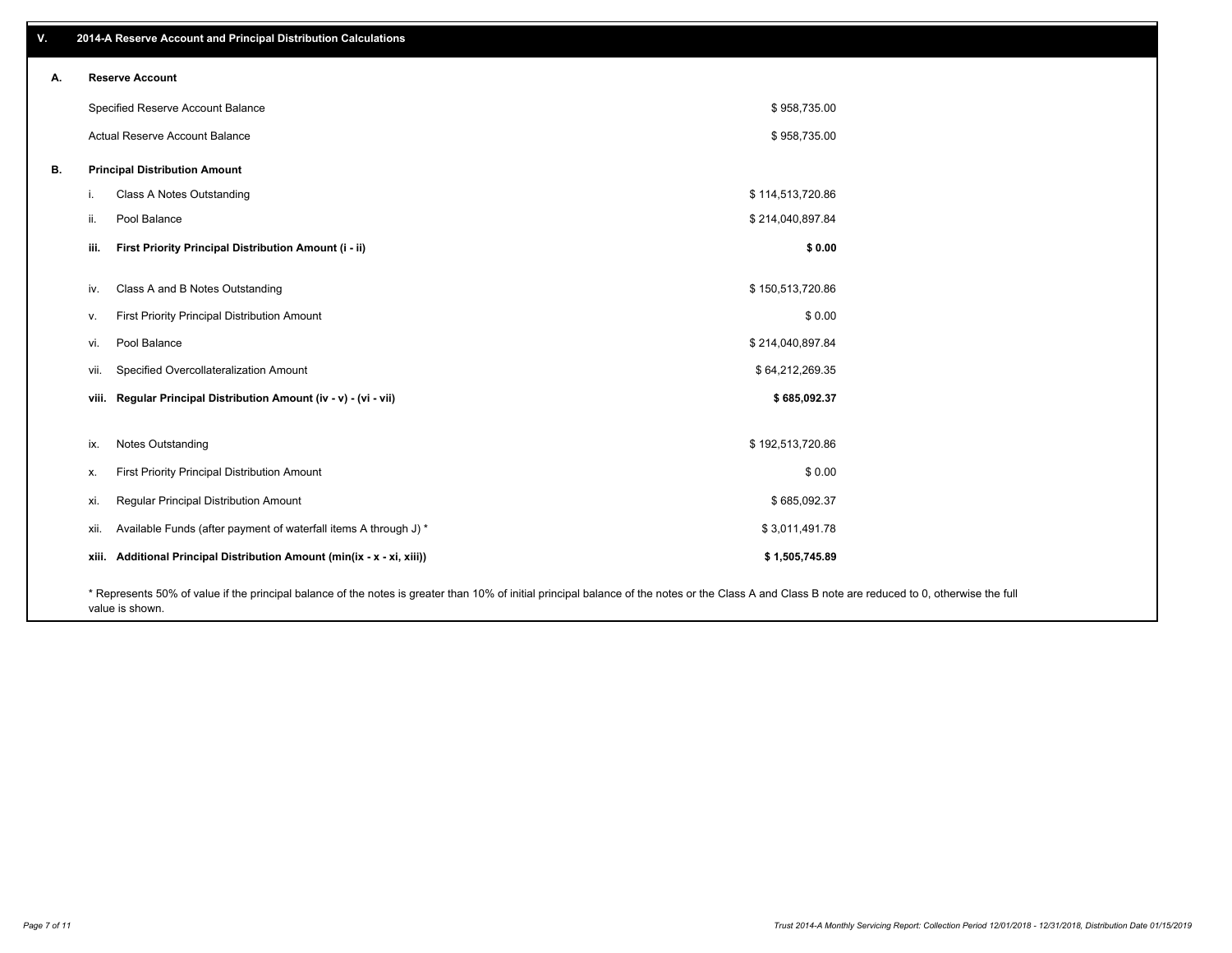| VI. |  | 2014-A Waterfall for Distributions |  |  |  |
|-----|--|------------------------------------|--|--|--|
|-----|--|------------------------------------|--|--|--|

|              |                                                                                        | Paid             | <b>Funds Balance</b> |
|--------------|----------------------------------------------------------------------------------------|------------------|----------------------|
|              | <b>Total Available Funds</b>                                                           |                  | \$4,463,554.88       |
| A            | <b>Trustee Fees</b>                                                                    | \$0.00           | \$4,463,554.88       |
| B            | i. Master Servicing Fees                                                               | \$8,896.39       | \$4,454,658.49       |
|              | ii. Sub-Servicing Fees                                                                 | \$138,939.10     | \$4,315,719.39       |
| C            | i. Administration Fees                                                                 | \$6,667.00       | \$4,309,052.39       |
|              | ii. Unreimbursed Administrator Advances plus any Unpaid                                | \$0.00           | \$4,309,052.39       |
| D            | Class A Noteholders Interest Distribution Amount                                       | \$334,968.24     | \$3,974,084.15       |
|              |                                                                                        |                  |                      |
| E            | <b>First Priority Principal Payment</b>                                                | \$0.00           | \$3,974,084.15       |
| F            | Class B Noteholders Interest Distribution Amount                                       | \$120,000.00     | \$3,854,084.15       |
| G            | Class C Noteholders Interest Distribution Amount                                       | \$157,500.00     | \$3,696,584.15       |
| H            | Reinstatement Reserve Account                                                          | \$0.00           | \$3,696,584.15       |
| $\mathbf{I}$ | Regular Principal Distribution                                                         | \$685,092.37     | \$3,011,491.78       |
| J            | i. Carryover Master Servicing Fees                                                     | \$0.00           | \$3,011,491.78       |
|              | ii. Carryover Sub-servicing Fees                                                       | \$0.00           | \$3,011,491.78       |
| Κ            | Additional Principal Distribution Amount                                               | \$1,505,745.89   | \$1,505,745.89       |
| L            | Unpaid Expenses of Trustee                                                             | \$0.00           | \$1,505,745.89       |
| М            | Unpaid Expenses of Administrator                                                       | \$0.00           | \$1,505,745.89       |
| N            | Remaining Funds to the Excess Distribution Certificateholder                           | \$1,505,745.89   | \$0.00               |
|              | <b>Waterfall Conditions</b>                                                            |                  |                      |
|              | <b>Class C Noteholders' Interest Distribution Condition</b>                            |                  |                      |
|              | Pool Balance<br>i.                                                                     | \$214,040,897.84 |                      |
|              | ii.<br>Class A and B Notes Outstanding                                                 | \$150,513,720.86 |                      |
|              | Class C Noteholders' Interest Distribution Ratio (i / ii)<br>iii.                      | 142.21%          |                      |
|              | Minimum Ratio<br>iv.                                                                   | 110.00%          |                      |
|              | Is the Class C Noteholders' Interest Distribution Condition Satisfied (iii > iv)<br>ν. | Y                |                      |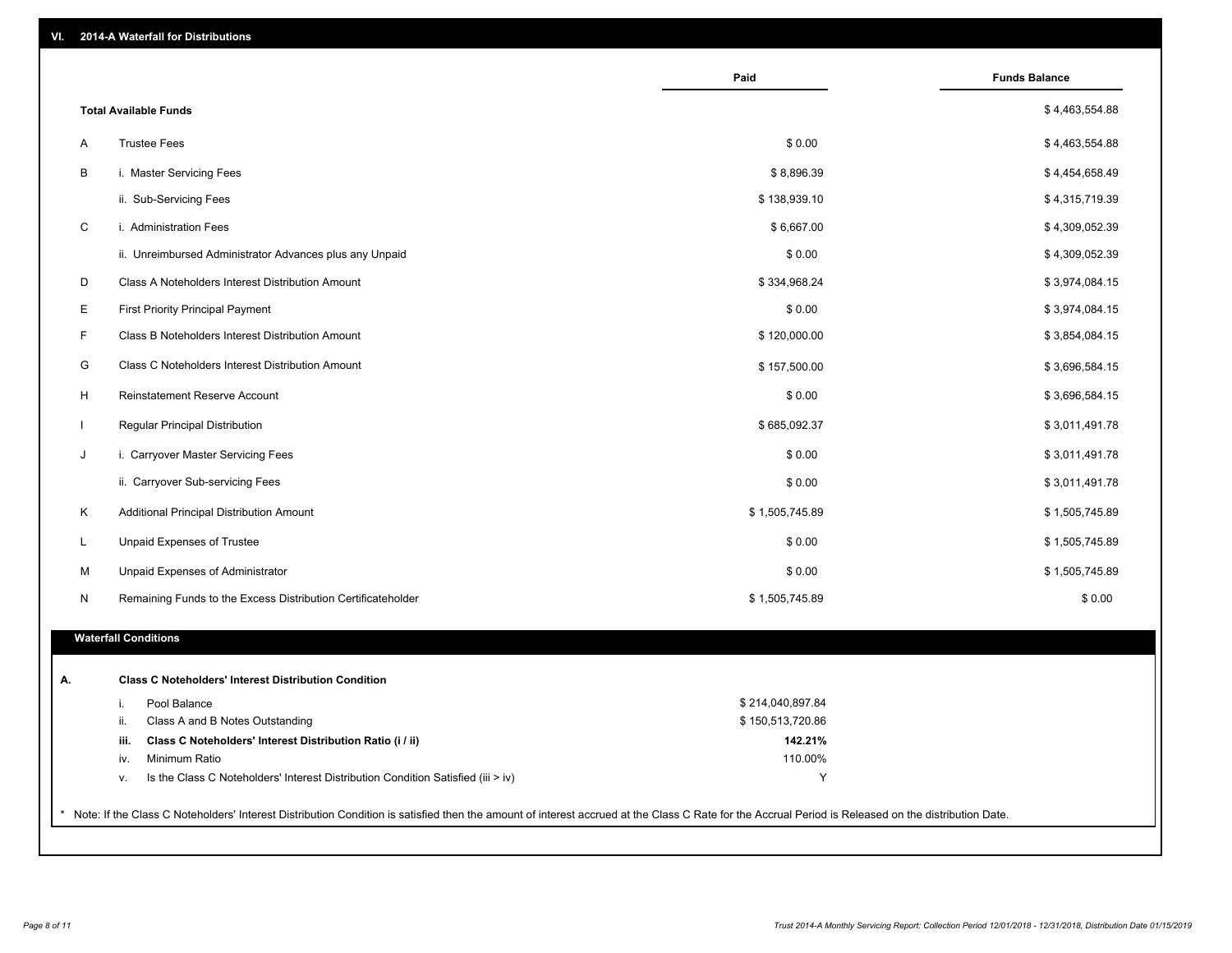| <b>Distribution Amounts</b>                                |                         |                         |                         |
|------------------------------------------------------------|-------------------------|-------------------------|-------------------------|
|                                                            | A <sub>2</sub> A        | A <sub>2</sub> B        | A <sub>3</sub>          |
| Cusip/Isin                                                 | 784456AB1               | 784456AC9               | 784456AD7               |
| <b>Beginning Balance</b>                                   | \$32,256,860.43         | \$32,256,860.43         | \$50,000,000.00         |
| Index                                                      | <b>FIXED</b>            | <b>LIBOR</b>            | <b>LIBOR</b>            |
| Spread/Fixed Rate                                          | 3.05%                   | 1.15%                   | 1.50%                   |
| Record Date (Days Prior to Distribution)                   | 1 NEW YORK BUSINESS DAY | 1 NEW YORK BUSINESS DAY | 1 NEW YORK BUSINESS DAY |
| <b>Accrual Period Begin</b>                                | 12/15/2018              | 12/17/2018              | 12/17/2018              |
| <b>Accrual Period End</b>                                  | 1/15/2019               | 1/15/2019               | 1/15/2019               |
| Daycount Fraction                                          | 0.08333333              | 0.08055556              | 0.08055556              |
| Interest Rate*                                             | 3.05000%                | 3.60513%                | 3.95513%                |
| <b>Accrued Interest Factor</b>                             | 0.002541667             | 0.002904133             | 0.003186077             |
| <b>Current Interest Due</b>                                | \$81,986.19             | \$93,678.20             | \$159,303.85            |
| Interest Shortfall from Prior Period Plus Accrued Interest | $\mathsf{\$}$ -         | $\mathsf{\$}$ -         | $\frac{1}{2}$           |
| <b>Total Interest Due</b>                                  | \$81,986.19             | \$93,678.20             | \$159,303.85            |
| <b>Interest Paid</b>                                       | \$81,986.19             | \$93,678.20             | \$159,303.85            |
| <b>Interest Shortfall</b>                                  | $\mathsf{\$}$ -         | $\mathsf{\$}$ -         | $$ -$                   |
| <b>Principal Paid</b>                                      | \$1,095,419.13          | \$1,095,419.13          | $\mathsf{\$}$ -         |
| <b>Ending Principal Balance</b>                            | \$31,161,441.30         | \$31,161,441.30         | \$50,000,000.00         |
| Paydown Factor                                             | 0.016109105             | 0.016109105             | 0.000000000             |
| <b>Ending Balance Factor</b>                               | 0.458256490             | 0.458256490             | 1.000000000             |

\* Pay rates for Current Distribution. For the interest rates applicable to the next distribution date, please see https://www.salliemae.com/about/investors/data/SMBabrate.txt.

**VII. 2014-A Distributions**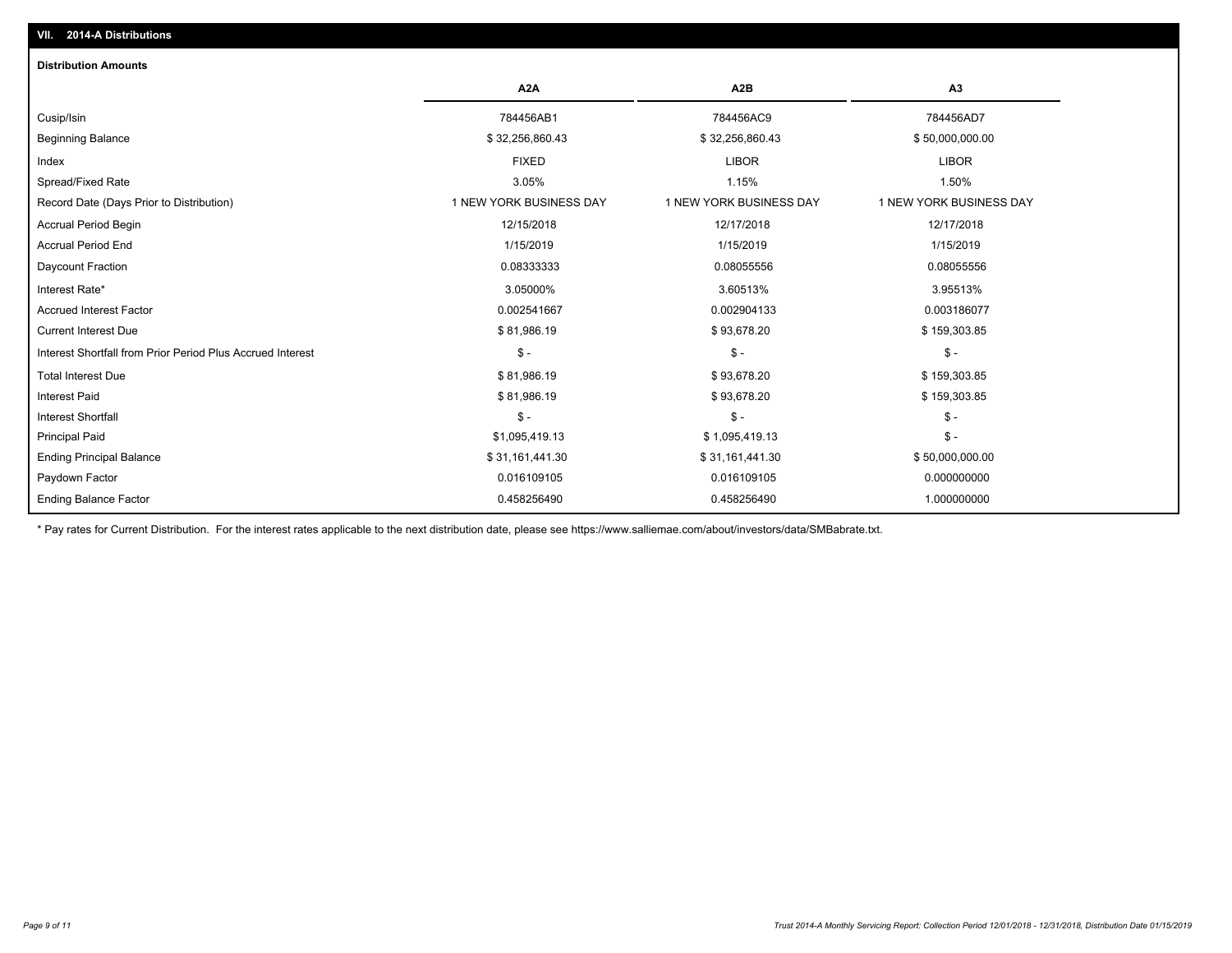| <b>Distribution Amounts</b>                                |                         |                         |
|------------------------------------------------------------|-------------------------|-------------------------|
|                                                            | в                       | C                       |
| Cusip/Isin                                                 | 784456AE5               | 784456AF2               |
| <b>Beginning Balance</b>                                   | \$36,000,000.00         | \$42,000,000.00         |
| Index                                                      | <b>FIXED</b>            | <b>FIXED</b>            |
| Spread/Fixed Rate                                          | 4.00%                   | 4.50%                   |
| Record Date (Days Prior to Distribution)                   | 1 NEW YORK BUSINESS DAY | 1 NEW YORK BUSINESS DAY |
| <b>Accrual Period Begin</b>                                | 12/15/2018              | 12/15/2018              |
| <b>Accrual Period End</b>                                  | 1/15/2019               | 1/15/2019               |
| Daycount Fraction                                          | 0.08333333              | 0.08333333              |
| Interest Rate*                                             | 4.00000%                | 4.50000%                |
| <b>Accrued Interest Factor</b>                             | 0.003333333             | 0.003750000             |
| <b>Current Interest Due</b>                                | \$120,000.00            | \$157,500.00            |
| Interest Shortfall from Prior Period Plus Accrued Interest | $\frac{1}{2}$           | $\mathsf{\$}$ -         |
| <b>Total Interest Due</b>                                  | \$120,000.00            | \$157,500.00            |
| <b>Interest Paid</b>                                       | \$120,000.00            | \$157,500.00            |
| Interest Shortfall                                         | $\mathcal{S}$ -         | $\mathbb{S}$ -          |
| <b>Principal Paid</b>                                      | $\mathsf{\$}$ -         | $\mathbb{S}$ -          |
| <b>Ending Principal Balance</b>                            | \$36,000,000.00         | \$42,000,000.00         |
| Paydown Factor                                             | 0.000000000             | 0.000000000             |
| <b>Ending Balance Factor</b>                               | 1.000000000             | 1.000000000             |

\* Pay rates for Current Distribution. For the interest rates applicable to the next distribution date, please see https://www.salliemae.com/about/investors/data/SMBabrate.txt.

**VII. 2014-A Distributions**